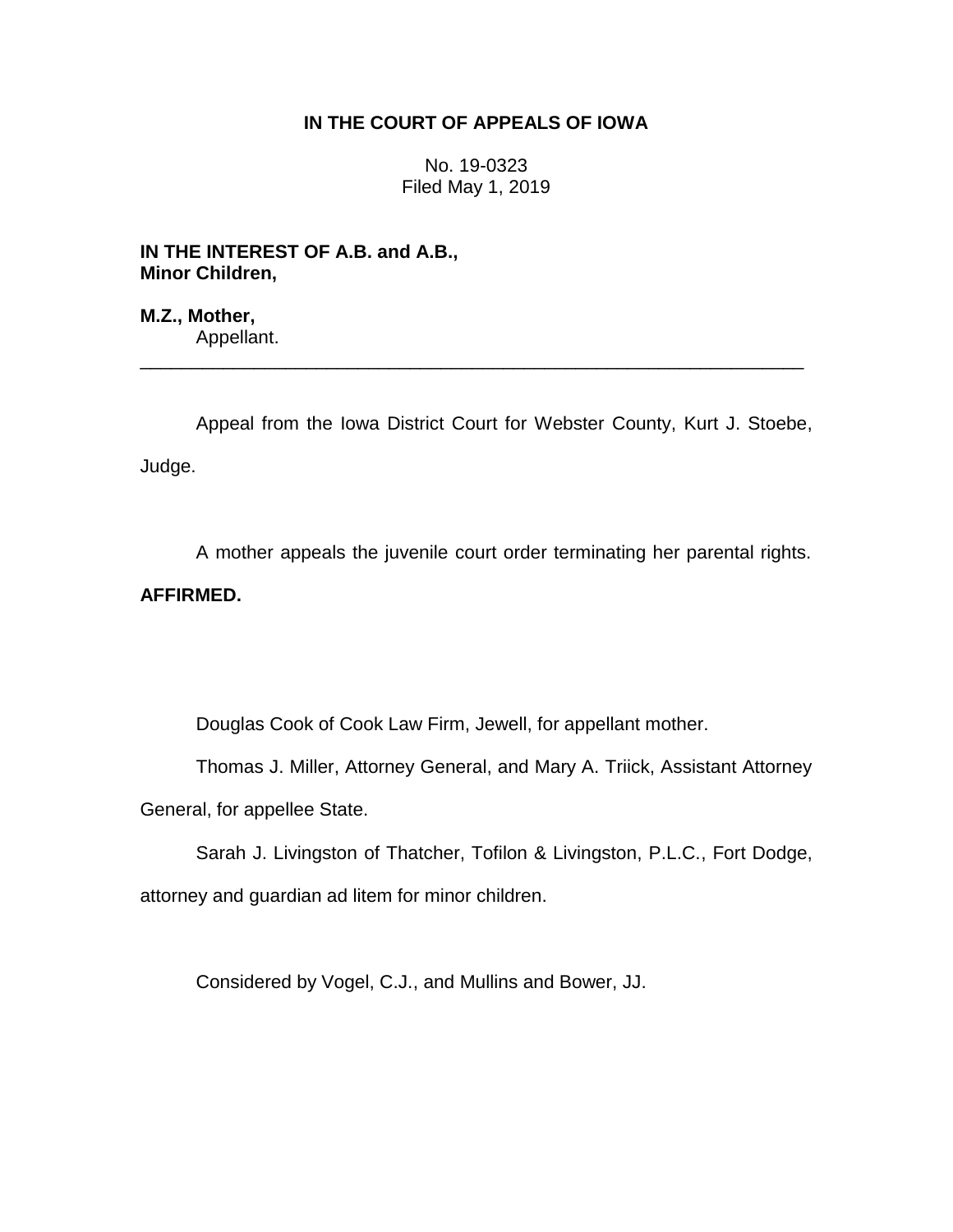## **BOWER, Judge.**

 $\overline{a}$ 

A mother appeals the juvenile court order terminating her parental rights. We find there is sufficient evidence in the record to support termination of the mother's parental rights. It is not in the children's best interests to give the mother additional time to work on reunification. Termination of the mother's rights is in the children's best interests. Although the father's rights could not be terminated at the time of the termination hearing because he had not received adequate notice, the court could proceed with termination of the mother's rights. We affirm the decision of the juvenile court.

# **I. Background Facts & Proceedings**

M.B., mother, and A.Y.B., father, are the parents of A.B., born in 2008, and A.B., born in 2010.<sup>1</sup> In June 2016, the family came to the attention of the lowa Department of Human Services (DHS) due to allegations the mother was using methamphetamine while caring for the children. On August 25, the juvenile court determined the children were in need of assistance (CINA) under Iowa Code section  $232.2(6)(c)(2)$  and (n) (2016). The children were removed from the mother's care and placed in foster care.

In September, the mother entered a substance-abuse treatment program and the children were placed there with her. She completed the program in December. After leaving the program the mother quickly relapsed, testing positive for methamphetamine, amphetamines, and ecstasy. The mother reentered the

<sup>&</sup>lt;sup>1</sup> The mother had another child, A.Z., in April 2017. Her parental rights to this child were terminated and the termination was affirmed on appeal. *See In re A.Z.*, No. 18-1420, 2018 WL 4909831, at \*3 (Iowa Ct. App. Oct. 10, 2018).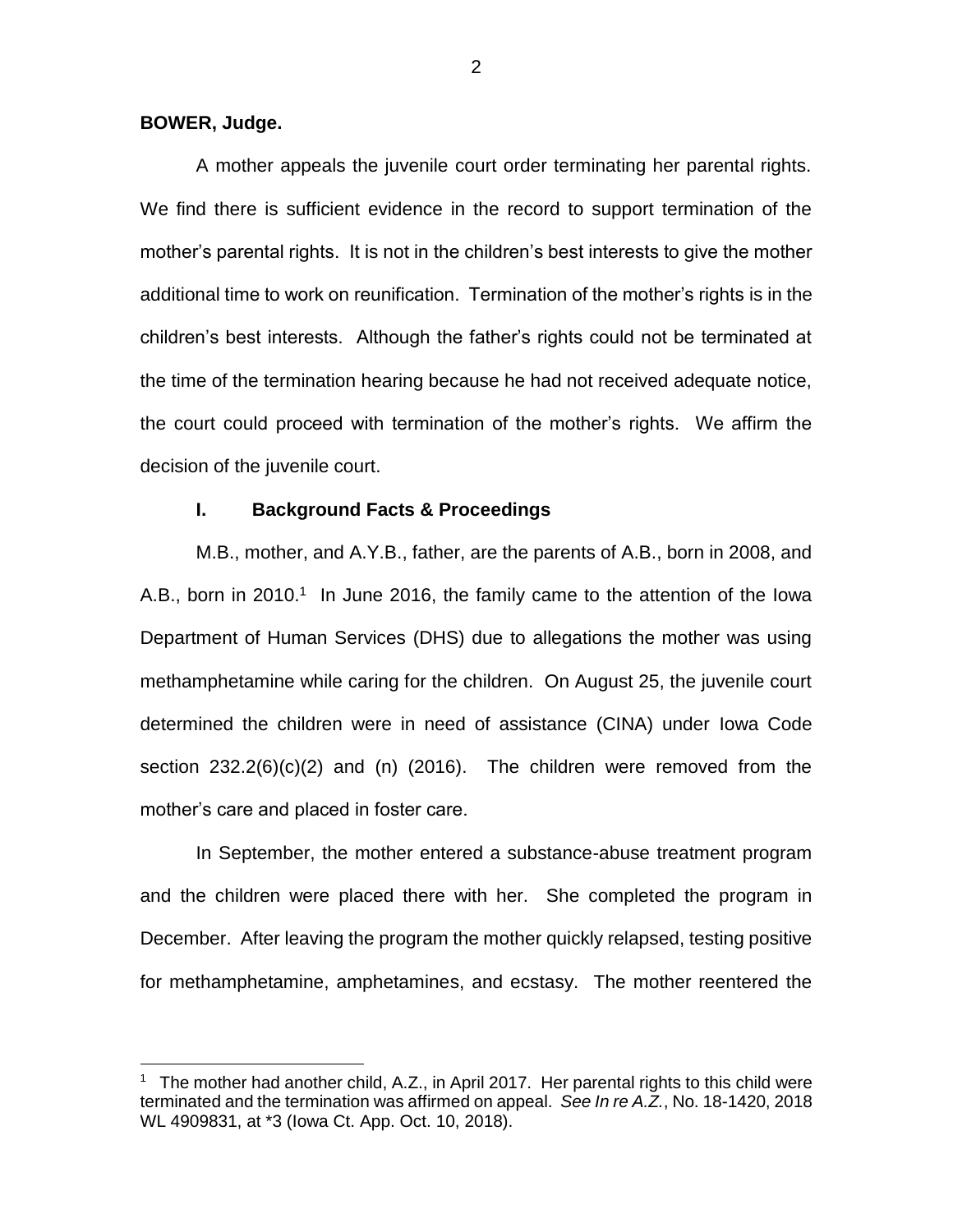substance-abuse treatment program and the children went with her. The mother completed the program in June 2017. She and the children moved in with the maternal grandfather. Custody was formally returned to the mother in August.

By late 2017, concerns arose the mother had again relapsed by using illegal substances. On December 2, the mother was arrested for harboring a fugitive in her home.<sup>2</sup> The children were removed from her care on December 7 and placed in foster care. In January 2018, the mother tested positive for methamphetamine and amphetamines. She entered a new substance-abuse treatment program. While in treatment, she was diagnosed with bipolar disorder, major depressive disorder, and generalized anxiety disorder. She was inconsistent in addressing her mental-health problems. After graduating from the substance-abuse program in February, the mother tested positive for methamphetamine in March. On April 2, the juvenile court entered an order giving the mother an additional six months to work on reunification.

The mother received a recommendation to attend an intensive outpatient program for her substance-abuse and mental-health problems. She was unsuccessfully discharged from the program due to sporadic attendance. The mother tested positive for marijuana in May and also missed several drug tests. Furthermore, the mother was missing about forty percent of her visits with the children. She was dishonest with service workers and not cooperative with services.

 $\overline{a}$ 

 $2$  The mother later pled guilty to being an accessory to a misdemeanor and was required to pay a fine.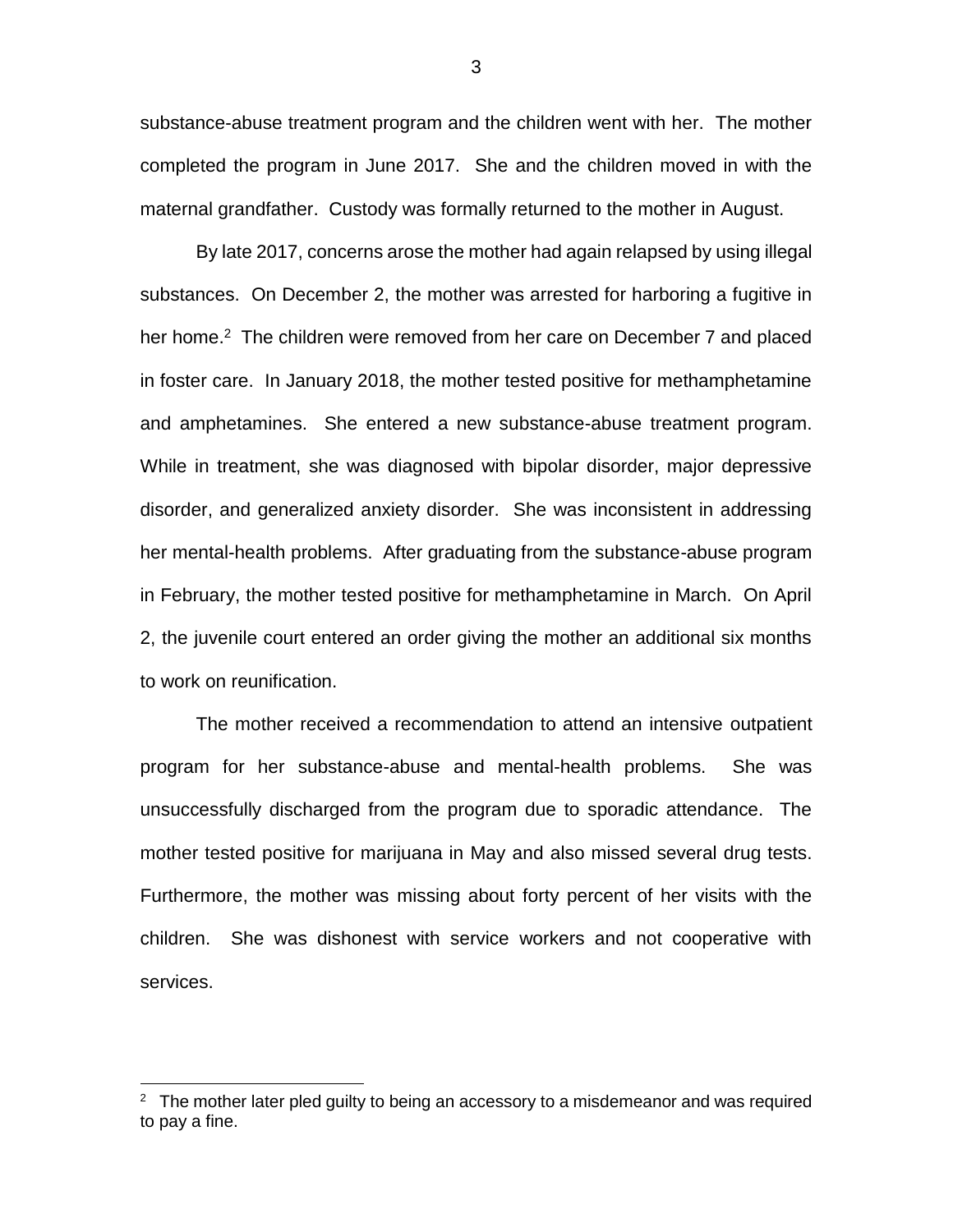On October 3, the State filed a petition seeking to terminate the parents' rights. The mother entered another substance-abuse treatment program in October and was unsuccessfully discharged in December. The father's whereabouts were unknown to DHS and he was served by publication for the CINA and termination cases. In February 2019, the father filed a motion seeking to vacate the CINA proceedings and dismiss the termination proceedings because he had not been given sufficient notice.

The juvenile court terminated the mother's parental rights pursuant to section 232.116(1)(f) and (*l*) (2018). The court found the mother "has made no significant progress in her substance treatment or mental health treatment since the initiation of this case." The court also found, "Since the children's removal, [the mother's] cooperation with DHS, this Court, and other service providers has been abysmal." The court determined termination of the mother's parental rights was in the children's best interests and none of the exceptions in section 232.116(3) were applicable. The court concluded the father's parental rights should not be terminated because the State had not adequately provided him with notice of the proceeding. The court found, "The State also failed to comply with the requirement for service by publication because of its failure to provide evidence of a diligent search.<sup>"3</sup> The mother now appeals the termination of her parental rights.

## **II. Standard of Review**

 $\overline{a}$ 

We review de novo the termination of parental rights. *In re A.B*., 815 N.W.2d 764, 773 (Iowa 2012). "There must be clear and convincing evidence of the

<sup>3</sup> The court ordered the State to give notice to the father of the CINA proceedings and stated an adjudicatory hearing on the CINA petition would be held.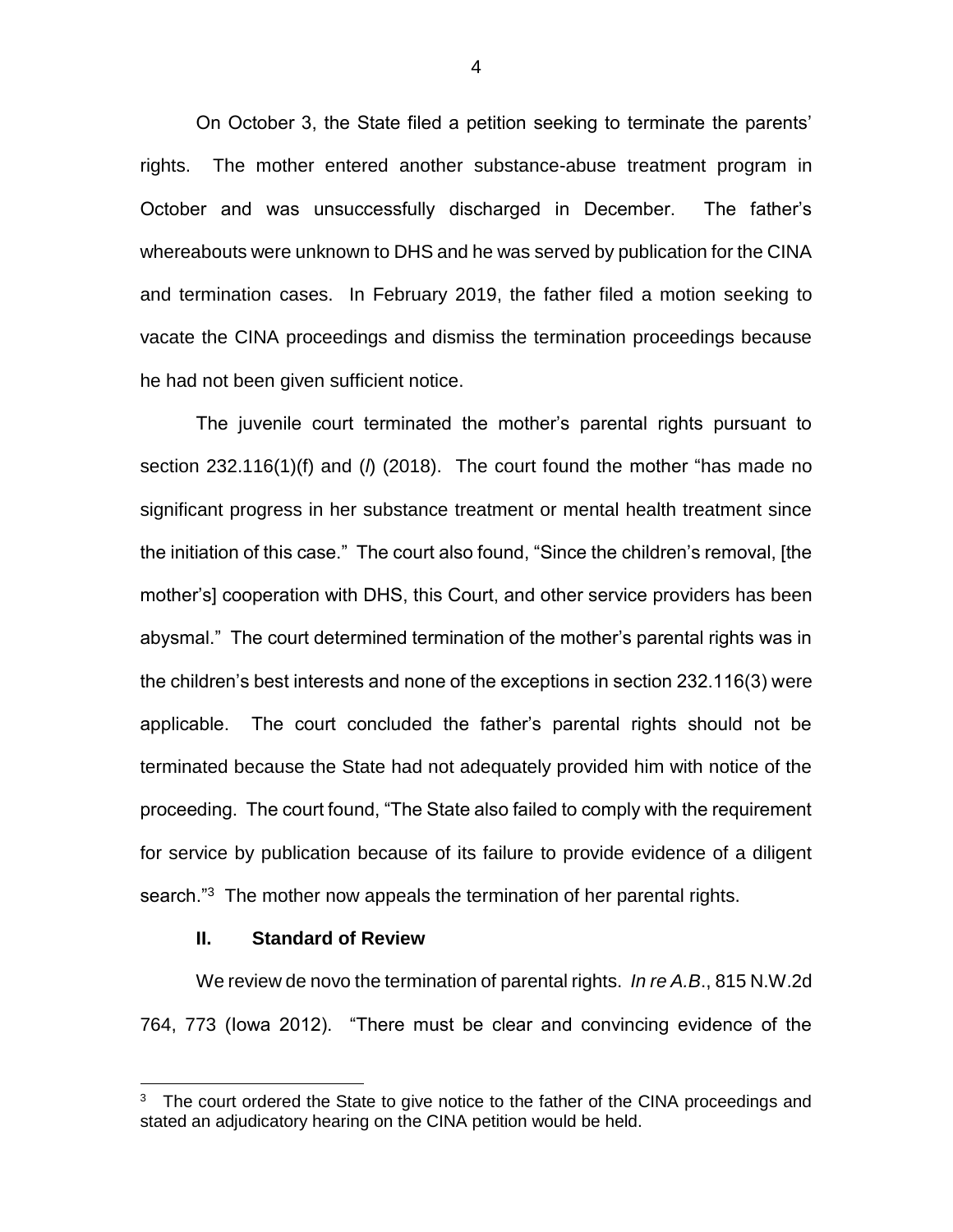grounds for termination of parental rights." *In re M.W*., 876 N.W.2d 212, 219 (Iowa 2016). Where there is clear and convincing evidence, "there are no serious or substantial doubts as to the correctness [of] conclusions of law drawn from the evidence." *In re D.W*., 791 N.W.2d 703, 706 (Iowa 2010) (citation omitted). The paramount concern in termination proceedings is the best interest of the children. *In re J.E*., 723 N.W.2d 793, 798 (Iowa 2006).

#### **III. Sufficiency of the Evidence**

The mother claims there is not sufficient evidence in the record to support termination of her parental rights. "When the juvenile court orders termination of parental rights on more than one statutory ground, we need only find grounds to terminate on one of the sections to affirm." *In re T.S.*, 868 N.W.2d 425, 435 (Iowa Ct. App. 2015). We will focus on the termination of the mother's rights under section 232.116(1)(f).

The mother disputes the fourth factor under section 232.116(1)(f) and states the children could be returned to her care immediately. She states she has maintained stable housing, obtained employment, and has the financial ability to care for the children. The mother points out the children were formally returned to her care in August 2017 and states this shows she could successfully care for them.

Evidence of a parent's past performance "may be indicative of the quality of the future care that parent is capable of providing." *A.B.*, 815 N.W.2d at 778. Although the children were returned to the mother's care in August 2017, they were removed again in December 2017. The mother was not honest with service providers during the time the children were in her care and later admitted she had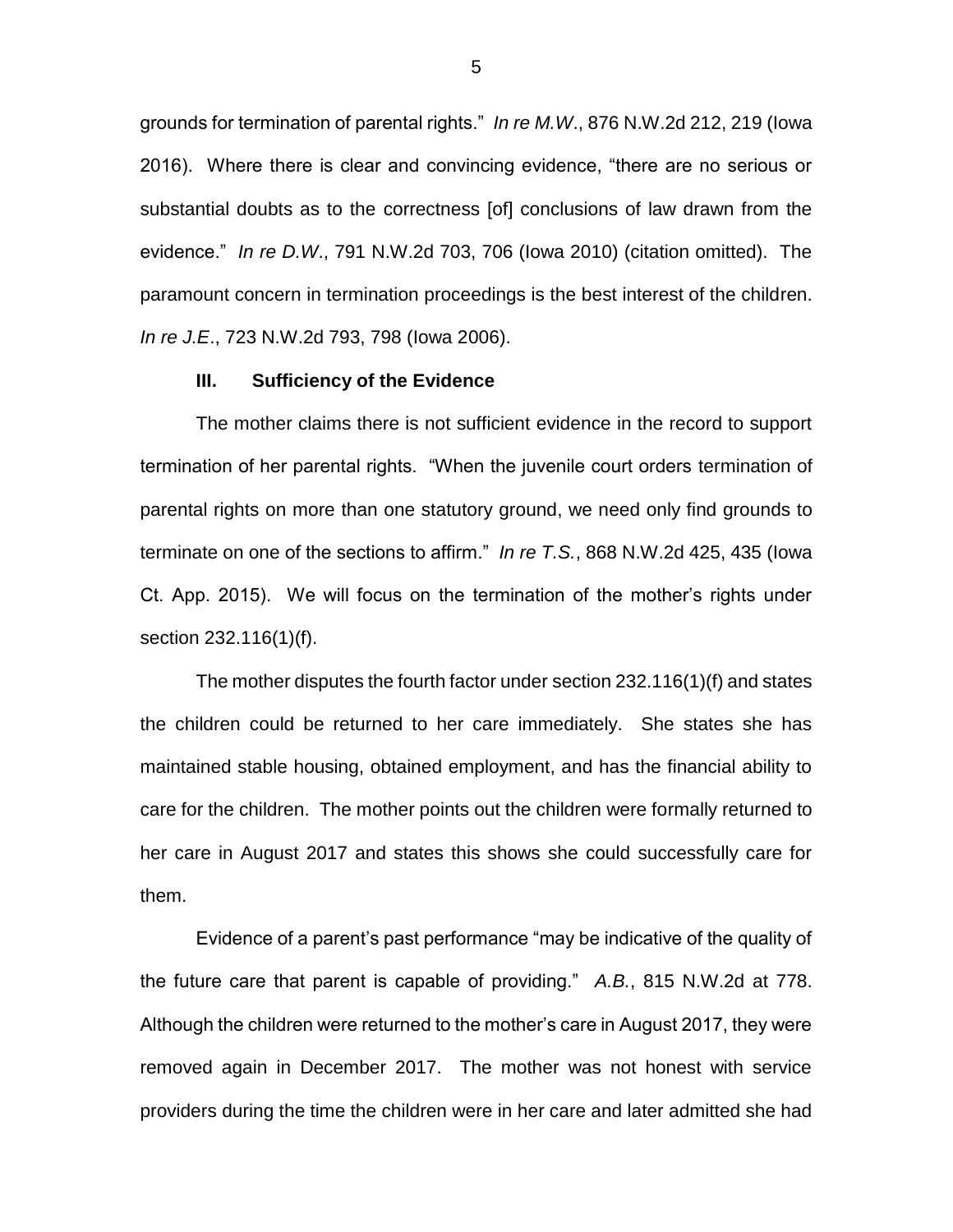been using controlled substances. The evidence of the mother's past performance shows it is unlikely she would be able to care for the children successfully in the future. Furthermore, the mother has not adequately addressed her substanceabuse and mental-health problems. We conclude the children could not be safely returned to the mother's care and her parental rights were properly terminated under section 232.116(1)(f).

## **IV. Additional Time**

In an alternative argument, the mother states even if the children could not be returned to her care immediately, they could be returned to her care in the near future. She asks for an additional six months to work on reunification with the children.

We note the mother has already been given additional time, as the juvenile court entered an order on April 2, 2018, giving the mother an additional six months for work on reunification. In addition, we agree with the juvenile court's finding in the termination order, "The Court does not find that an additional six months for [the mother] to meet the goals which have been set for months would be in the best interests of the children." The mother has not made significant progress from when DHS became involved in June 2016. We find it is not in the children's best interests to further extend this case.

# **V. Best Interests**

The mother claims termination of her parental rights is not in the children's best interests. In considering a child's best interests, we "give primary consideration to the child's safety, to the best placement for furthering the longterm nurturing and growth of the child, and to the physical, mental, and emotional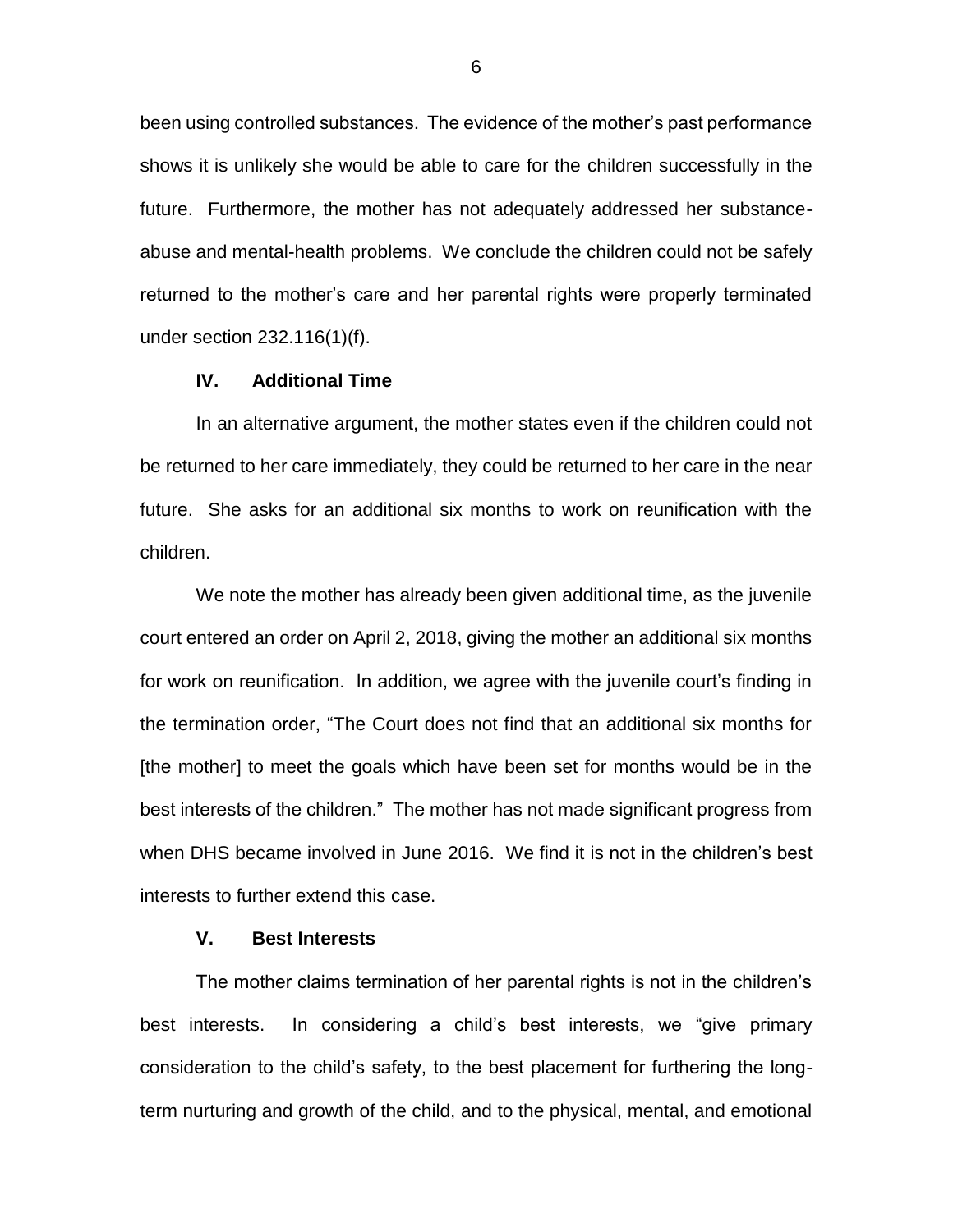condition and needs of the child." *In re P.L*., 778 N.W.2d 33, 40 (Iowa 2010) (quoting Iowa Code § 232.116(2)). "It is well-settled law that we cannot deprive a child of permanency after the State has proved a ground for termination under section 232.116(1) by hoping someday a parent will learn to be a parent and be able to provide a stable home for the child." *Id.* at 41.

We conclude termination of the mother's parental rights is in the children's best interests. The record shows the mother was not able to maintain sobriety outside of a structured setting. The juvenile court found, "In summary, [the mother's] actions demonstrate manifest defiance of this Court's order. She has falsified substance abuse tests. She has continued to use illegal substances. She has failed to comply with her treatment and testing." The court also found, "[The mother's] substance abuse and mental condition, when untreated, renders her unable to safely care for the children. The case is replete with evidence of her failure to supervise and nurture the children when her substance and mental health is untreated." We agree with the juvenile court's findings.

## **VI. Father's Case**

Finally, the mother claims her parental rights should not be terminated because the father's parental rights were not terminated at the same time. She states, "the entire CINA proceedings and subsequent termination proceedings should be vacated and void as to all parties as the statutory requirements were not met" concerning notice to the father. The juvenile court found the State failed to meet the statutory requirements for serving notice of the CINA and termination proceedings to the father and, therefore, his rights could not be terminated at that time.